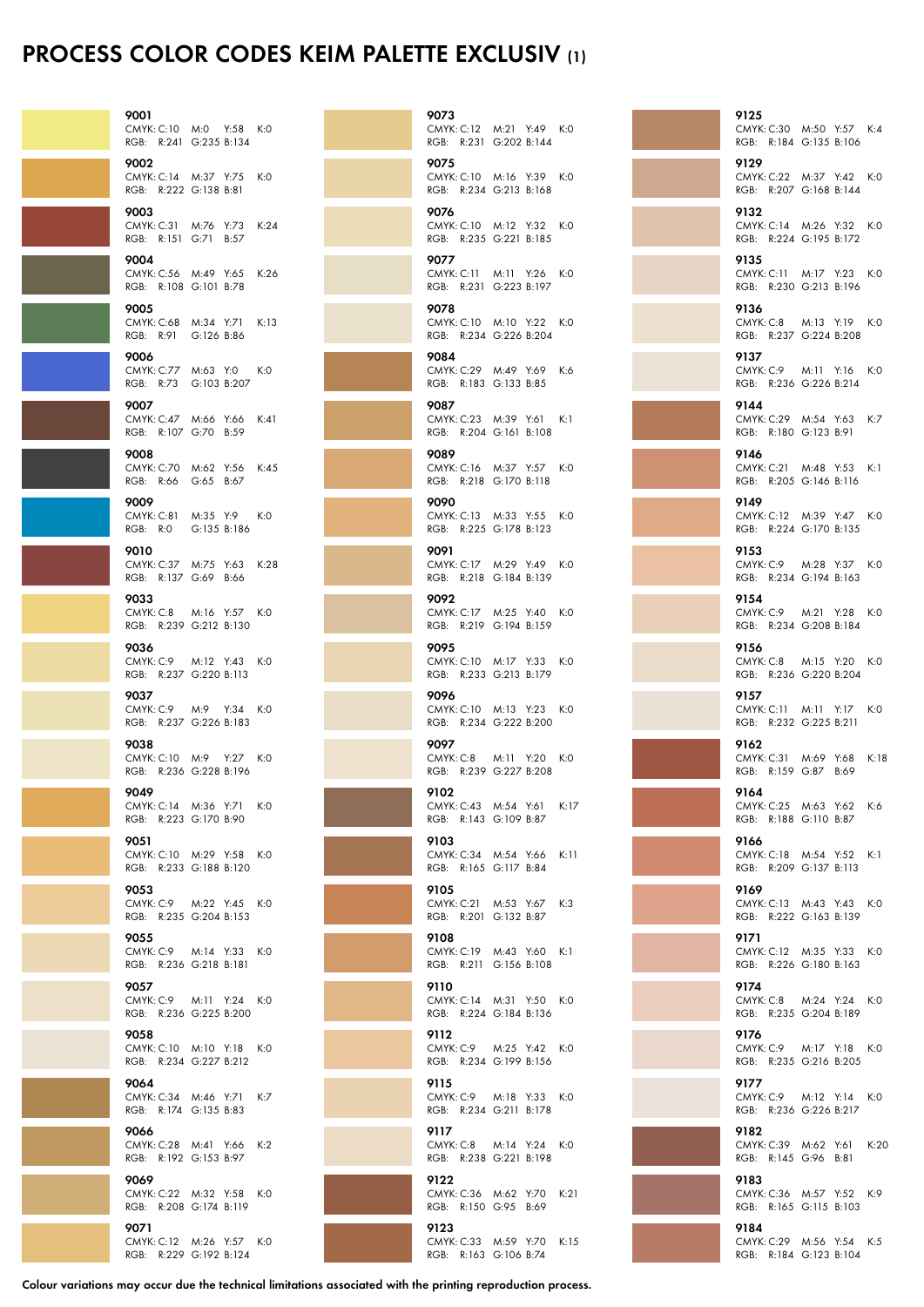## Process Color Codes KEIM Palette Exclusiv (2)

| 9186                          | CMYK: C:29 M:50 Y:48 K:2<br>RGB: R:189 G:139 B:122  |  |
|-------------------------------|-----------------------------------------------------|--|
| 9187                          | CMYK: C:27 M:42 Y:43 K:1<br>RGB: R:197 G:157 B:139  |  |
| 9190                          | CMYK: C:20 M:33 Y:33 K:0<br>RGB: R:211 G:178 B:163  |  |
| 9192                          | CMYK: C:17 M:27 Y:27 K:0<br>RGB: R:218 G:193 B:181  |  |
| 9195                          | CMYK: C:10 M:16 Y:18 K:0<br>RGB: R:232 G:216 B:205  |  |
| 9197                          | CMYK: C:10 M:12 Y:15 K:0<br>RGB: R:233 G:224 B:216  |  |
| 9200<br>RGB: R:111 G:74 B:69  | CMYK: C:49 M:66 Y:60 K:36                           |  |
| 9201<br>RGB: R:126 G:94 B:89  | CMYK: C:49 M:60 Y:54 K:22                           |  |
| 9203                          | CMYK: C:46 M:53 Y:48 K:11<br>RGB: R:145 G:116 B:110 |  |
| 9206                          | CMYK: C:38 M:44 Y:41 K:2<br>RGB: R:171 G:146 B:138  |  |
| 9210                          | CMYK: C:26 M:31 Y:29 K:0<br>RGB: R:199 G:178 B:170  |  |
| 9213                          | CMYK: C:18 M:21 Y:22 K:0<br>RGB: R:216 G:202 B:194  |  |
| 9215                          | CMYK: C:14 M:16 Y:18 K:0<br>RGB: R:225 G:214 B:206  |  |
| 9217                          | CMYK: C:12 M:11 Y:15 K:0                            |  |
| 9225                          | RGB: R:229 G:224 B:216<br>CMYK: C:45 M:45 Y:42 K:4  |  |
| 9229                          | RGB: R:152 G:136 B:132<br>CMYK: C:30 M:31 Y:27 K:0  |  |
| 9233                          | RGB: R:190 G:176 B:174<br>CMYK: C:21 M:21 Y:17 K:0  |  |
| 9243                          | RGB: R:210 G:201 B:202<br>CMYK: C:40 M:48 Y:63 K:11 |  |
| RGB: R:156 G:125 B:91<br>9245 | CMYK: C:34 M:42 Y:58 K:4                            |  |
| 9248                          | RGB: R:178 G:147 B:110<br>CMYK: C:29 M:37 Y:52 K:1  |  |
| 9249                          | RGB: R:193 G:163 B:127<br>CMYK: C:28 M:34 Y:45 K:0  |  |
| 9251                          | RGB: R:195 G:170 B:141<br>CMYK: C:21 M:25 Y:39 K:0  |  |
| 9253                          | RGB: R:211 G:191 B:160<br>CMYK: C:18 M:22 Y:33 K:0  |  |
| 9255                          | RGB: R:218 G:199 B:174<br>CMYK: C:13 M:16 Y:24 K:0  |  |
|                               | RGB: R:227 G:213 B:194                              |  |

| 9263                                                       |     |
|------------------------------------------------------------|-----|
| CMYK: C:45 M:48 Y:62 K:15<br>RGB: R:142 G:119 B:91         |     |
| 9265<br>CMYK: C:39 M:40 Y:55 K:4<br>RGB: R:167 G:146 B:114 |     |
| 9268<br>CMYK: C:31 M:32 Y:46 K:0<br>RGB: R:189 G:171 B:141 |     |
| 9271<br>CMYK: C:23 M:23 Y:37 K:0<br>RGB: R:207 G:192 B:164 |     |
| 9274<br>CMYK: C:14 M:18 Y:27 K:0<br>RGB: R:224 G:209 B:188 |     |
| 9276<br>CMYK: C:10 M:14 Y:23 K:0<br>RGB: R:234 G:220 B:200 |     |
| 9283<br>CMYK: C:49 M:49 Y:58 K:16<br>RGB: R:132 G:115 B:95 |     |
| 9285<br>CMYK: C:41 M:41 Y:49 K:4<br>RGB: R:163 G:145 B:124 |     |
| 9288<br>CMYK: C:35 M:34 Y:43<br>RGB: R:182 G:166 B:144     | K:1 |
| 9292<br>CMYK: C:21 M:22 Y:29 K:3<br>RGB: R:207 G:194 B:178 |     |
| 9294<br>CMYK: C:17 M:17 Y:22 K:0<br>RGB: R:219 G:209 B:197 |     |
| 9295<br>CMYK: C:14 M:15 Y:21 K:0<br>RGB: R:225 G:215 B:201 |     |
| 9296<br>CMYK: C:13 M:13 Y:17 K:0<br>RGB: R:228 G:220 B:210 |     |
| 9298<br>CMYK: C:10 M:10 Y:15 K:0<br>RGB: R:235 G:228 B:217 |     |
| 9304<br>CMYK: C:44 M:42 Y:50 K:5<br>RGB: R:154 G:140 B:120 |     |
| 9307<br>CMYK: C:39 M:35 Y:42 K:1<br>RGB: R:170 G:160 B:144 |     |
| 9310<br>CMYK: C:29 M:26 Y:34 K:0<br>RGB: R:193 G:183 B:165 |     |
| 9312<br>CMYK: C:23 M:20 Y:29 K:0<br>RGB: R:206 G:198 B:181 |     |
| 9314<br>CMYK: C:17 M:16 Y:23 K:0<br>RGB: R:219 G:211 B:196 |     |
| 9317<br>CMYK: C:11 M:10 Y:16 K:0<br>RGB: R:232 G:227 B:216 |     |
| 9323<br>CMYK: C:50 M:45 Y:63 K:15<br>RGB: R:132 G:120 B:91 |     |
| 9325<br>CMYK: C:40 M:40 Y:66<br>RGB: R:164 G:143 B:94      | K:6 |
| 9328<br>CMYK: C:28 M:34 Y:69<br>RGB: R:195 G:165 B:95      | K:1 |
| 9329<br>CMYK: C:24 M:28 Y:60 K:0<br>RGB: R:205 G:179 B:116 |     |

9330 CMYK: C:25 M:26 Y:52 K:0 RGB: R:204 G:183 B:133 9332 CMYK: C:21 M:21 Y:41 K:0 RGB: R:212 G:197 B:160 9335 CMYK: C:14 M:13 Y:27 K:0 RGB: R:226 G:217 B:192 9337 CMYK: C:11 M:9 Y:18 K:0 RGB: R:233 G:228 B:212 9339 CMYK: C:8 M:8 Y:15 K:0 RGB: R:238 G:232 B:219 9345 CMYK: C:42 M:37 Y:56 K:4 RGB: R:160 G:149 B:114 9348 CMYK: C:36 M:30 Y:48 K:1 RGB: R:180 G:171 B:139 9351 CMYK: C:26 M:24 Y:40 K:0 RGB: R:200 G:188 B:157 9354 CMYK: C:18 M:17 Y:29 K:0 RGB: R:217 G:208 B:184 9357 CMYK: C:11 M:10 Y:18 K:0 RGB: R:232 G:226 B:211 9367 CMYK: C:39 M:32 Y:65 K:2 RGB: R:170 G:160 B:104 9369 CMYK: C:32 M:24 Y:55 K:0 RGB: R:188 G:180 B:128 9373 CMYK: C:22 M:16 Y:40 K:0 RGB: R:210 G:204 B:164 9375 CMYK: C:15 M:11 Y:31 K:0 RGB: R:225 G:219 B:187 9382 CMYK: C:60 M:48 Y:55 K:20 RGB: R:106 G:108 B:96 9383 CMYK: C:56 M:41 Y:56 K:11 RGB: R:121 G:127 B:106 9385 CMYK: C:48 M:34 Y:50 K:3 RGB: R:148 G:152 B:127 9389 CMYK: C:38 M:23 Y:41 K:0 RGB: R:174 G:180 B:155 9392 CMYK: C:26 M:16 Y:30 K:0 RGB: R:200 G:202 B:183 9395 CMYK: C:17 M:12 Y:21 K:0 RGB: R:219 G:218 B:203 9396 CMYK: C:14 M:10 Y:18 K:0 RGB: R:227 G:225 B:212 9398 CMYK: C:11 M:9 Y:15 K:0 RGB: R:232 G:229 B:219 9402 CMYK: C:64 M:41 Y:58 K:16 RGB: R:98 G:118 B:100 9406

CMYK: C:51 M:29 Y:50 K:2 RGB: R:143 G:158 B:131

Colour variations may occur due the technical limitations associated with the printing reproduction process.